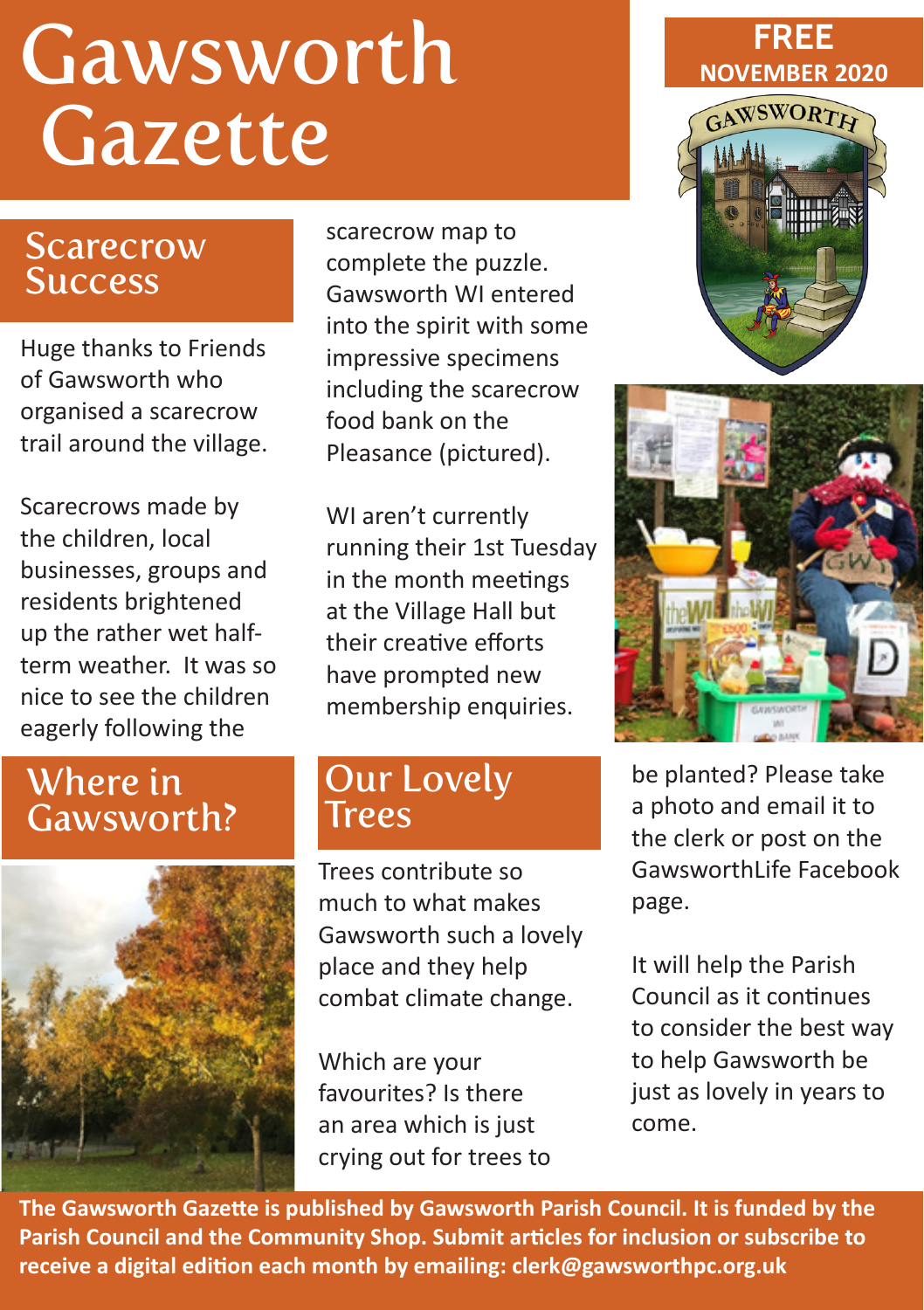# Toddler Yoga

Some of our local mums have been enjoying classes that Gawsworth Village Hall have started to host this autumn.

Pictured are Allegra and Beatrice aged 18 months enjoying toddler yoga with their mums.

This class, held each Thursday at 10am, includes relaxing yoga and stretching for the mums whilst introducing toddlers to yoga and calming breath work.

There's toddler massage, stories, sensory play



and plenty of time for chatting and creating new friendships with other mums.

If you are interested in joining please contact Katie on info@ babyandyousleep.com or 07540378428.

If you would like to see any other baby or toddler activity please send your thoughts through to the Parish Council - clerk@ gawsworthpc.org.uk

#### Chaos in the Lanes

The A536 was closed during the daytime for carriageway patching over several days in October.

Residents and visitors had to endure large increases in traffic volume through Gawsworth Village, confused motorists and HGVs ignoring weight limit restrictions causing chaos and verge damage in our narrow lanes.

Residents have posted angrily on social media blaming the logjams on inadequate signage of the official diversions. It's important that lessons are learned before the major 'safer roads fund' work scheduled for this winter begins.

Also, on October 21st there was a serious collision in the area of the Gawsworth lay-bys between an HGV and a car.

The road was closed for several hours and one person sustained serious injuries. The promised safety work on the A536 can't come soon enough.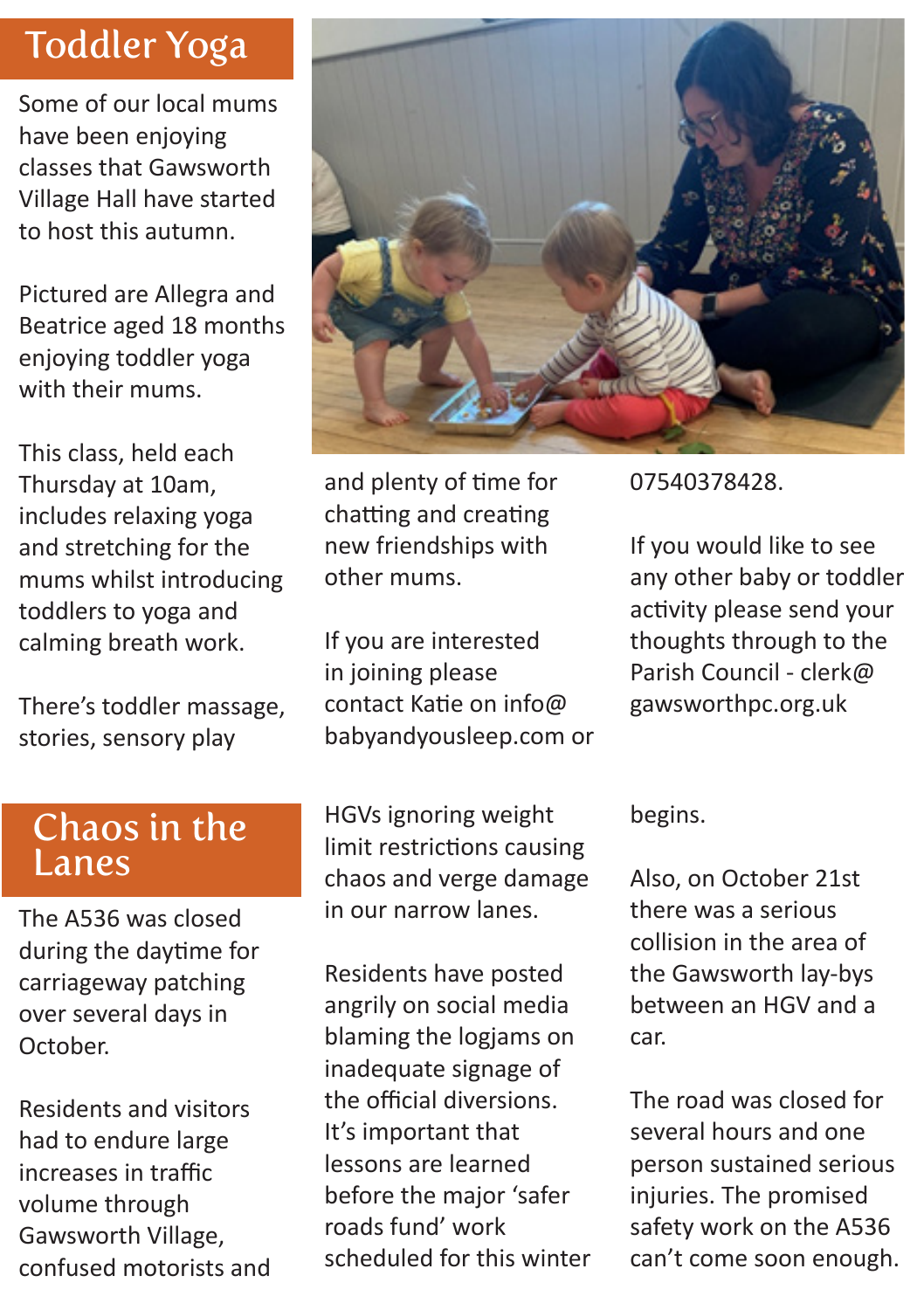### **Gawsworth** Shop News

Several of you have asked if we could stay open longer on Saturdays. This is something we have wanted to do ever since we had to reduce opening hours when the March lock-down meant two-thirds of our volunteers needed to self-isolate. Following our appeal for help, we are now in a position to reinstate a second shift on Saturdays so starting 7th November we will be staying open until 12:30pm on Saturdays.

With the weather deteriorating as winter approaches we have decided to reverse the

#### Remembrance Sunday

The traditional gathering at the war memorial on Remembrance Sunday (8th November) won't take place because of COVID safety. We are invited to stand on our doorsteps at 11am for the 2-minute silence

one-way system starting 1st November. We are doing this so that instead of queuing in the cold and wet outside up to three of you can queue inside in the hub, socially distanced 6 feet apart.

While waiting why not browse our cards or craft display?

Three years ago we decided to be more proactive in fighting climate change. Having replaced the most inefficient refrigeration units which substantially reduced our energy consumption, the next step was to switch to a supplier of genuine renewable energy. We chose Good Energy for this and completed the

while a small group at the memorial will lay wreaths, say prayers and a bugler will play the last post. Worldwide there were up to 25 million military deaths and over 50 million civilian deaths because of World War II.

A sobering thought.

switch last month so all the energy the hub and shop use for heating, lighting and refrigeration now comes from 100% renewable sources.

#### *Stop Press*

We have just placed a large order for a fantastic new range of chocolates which you'll struggle to find elsewhere. The samples we received were so popular with our team they never made it onto the shelves so we expect them to sell out fast.

Delivery is expected within the next few weeks so watch out for an announcement that they are on sale.

# Food Bank Collections

Rachel Wilson is operating a Food Bank collection point at the vicarage. The lack of free school meals over half term was well covered with Rachel offering to cook and Cheshire East Council providing food vouchers.